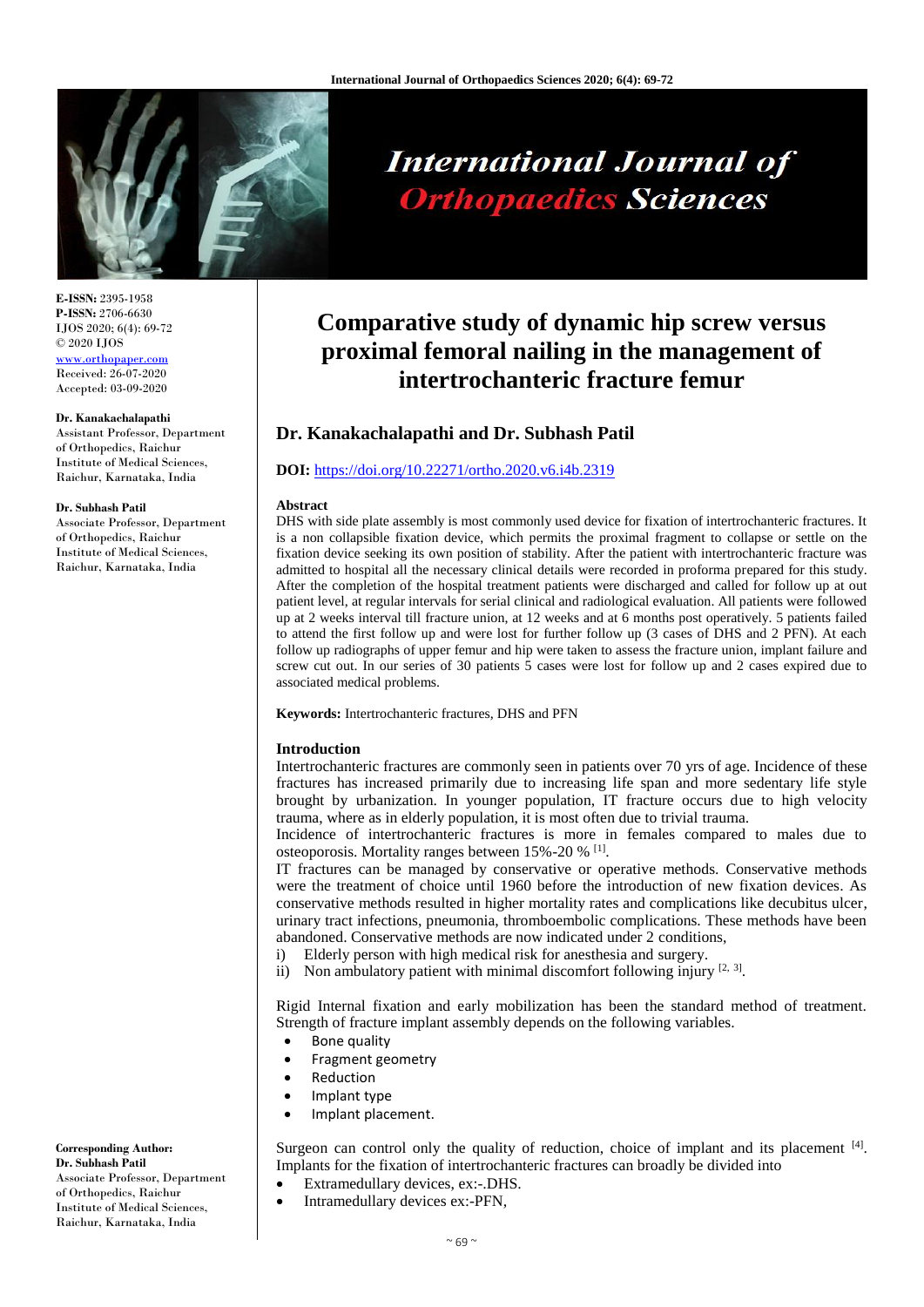DHS with side plate assembly is most commonly used device for fixation of intertrochanteric fractures. It is a non collapsible fixation device, which permits the proximal fragment to collapse or settle on the fixation device seeking its own position of stability [5].

The latest implant for management of intertrochanteric fracture is PFN. This implant is a cephalomedullary device and has many potential advantages like [6].

- Being intramedullary, load transfer is more efficient.
- Shorter lever arm results in less transfer of the stress and hence less chance of implant failures.
- Advantage of controlled impaction is maintained.
- Amount of sliding is limited by intramedullary location, therefore less chance of shortening and deformity.
- Shorter operative time, less soft tissue dissection and less blood loss.
- In view of these conditions, this study is taken up to compare the results of DHS and PFN in the treatment of intertrochanteric fractures.

#### **Methodology**

The present study consists of 30 adult patients with intertrochanteric fractures of femur who were treated with DHS and PFN admitted to department of orthopaedics, Raichur Institute of Medical Sciences, Raichur, from dec 2017 to dec 2018. Patients with more than 20yrs, stable and unstable intertrochanteric fractures are included in this study.

This study was carried out to study the results of intertrochanteric fractures treated with DHS and PFN.

#### **Data collection**

After the patient with intertrochanteric fracture was admitted to hospital all the necessary clinical details were recorded in proforma prepared for this study. After the completion of the hospital treatment patients were discharged and called for follow up at out patient level, at regular intervals for serial clinical and radiological evaluation.

#### **Management of patient**

As soon as the patient with suspected intertrochanteric fracture was seen, necessary clinical and radiological evaluation was done and admitted to ward after necessary resuscitation and splintage with skeletal traction.

The following investigations were done routinely on all these patients preoperatively.

Blood; Hb%

Bleeding time Clotting time Blood grouping and Cross matching Fasting and Post prandial blood sugar Blood urea and Serum Creatinine

Urine: Albumin Sugar Microscopic examination

X-ray;

Pelvis with both hips AP view Chest X ray PA view in necessary patients

All the patients were evaluated for associated medical problems

and were referred to respective department and treated accordingly.

Associated injuries were evaluated and treated simultaneously. The patients were operated on selective basis after overcoming the avoidable anaesthetic risks.

#### **Results**

In our study maximum age was 85 years and minimum age was 20 years. Most of the patients were between 25-60 years. Mean age was 48.6 years.

In our study the average duration of hospital stay was 26.13 days for DHS patients and 26.8 days for PFN patients.

The mean time of full weight bearing was 10.6weeks for PFN and 14.8 weeks for DHS.

All patients enjoyed good, hip and knee range of motion except for 1 patient of PFN who had extensive lateral cortex communition during surgery and had to be immobilized for prolonged period.

All the patients except 1 case of PFN was ambulatory with or without walking aid at 6 weeks follow up.

All patients were followed up at 2 weeks interval till fracture union, at 12 weeks and at 6 months post operatively.

5 patients failed to attend the first follow up and were lost for further follow up (3 cases of DHS and 2 PFN). At each follow up radiographs of upper femur and hip were taken to assess the fracture union, implant failure and screw cut out.

In our series of 30 patients 5 cases were lost for follow up and 2 cases expired due to associated medical problems.

Functional and Anatomical results were assessed by taking the remaining 23 cases into consideration.

**Table 1:** Age distribution

| Age group | <b>Number of cases</b> |            | Percentage |            |
|-----------|------------------------|------------|------------|------------|
|           | <b>PFN</b>             | <b>DHS</b> | <b>PFN</b> | <b>DHS</b> |
| $0 - 20$  |                        |            | 3.33%      | 3.33%      |
| $21-40$   |                        |            | 19.99%     | 9.99%      |
| $41-60$   |                        |            | 13.33%     | 16.65%     |
| 61-80     |                        |            | 16.67%     | 19.99%     |
| 81-100    |                        |            | 16.67%     |            |
| Total     | 15                     |            | 50%        | 50%        |

**Table 2:** Assesment of results

|                                                    |               | <b>PFN DHS</b>  |
|----------------------------------------------------|---------------|-----------------|
| Mean duration of Hospital stay (in days)           |               | 26.8 26.13      |
| Mean time for full weight bearing (in weeks)       | 10.6          | 14.8            |
| Mobility after surgery(6 weeks post operatively)   |               |                 |
| Independent                                        | 9             |                 |
| Aided                                              | $\mathcal{R}$ | 5               |
| Non-ambulatory                                     |               |                 |
| Mean range of movements (6 weeks post operatively) |               |                 |
| Hip-joint(0-110 degrees)                           |               | 12/13 12/12     |
| Knee joint $(0-120$ degrees)                       |               | $12/13$ $12/12$ |

#### **Table 3:** Anatomical Result

| <b>Anatomical Result</b>     | <b>Number of cases</b> |            |
|------------------------------|------------------------|------------|
|                              | PFN                    | <b>DHS</b> |
| Shortening more than 1cm     |                        |            |
| Varus deformity              |                        |            |
| Restriction of Hip movement  |                        |            |
| Restriction of Knee movement |                        |            |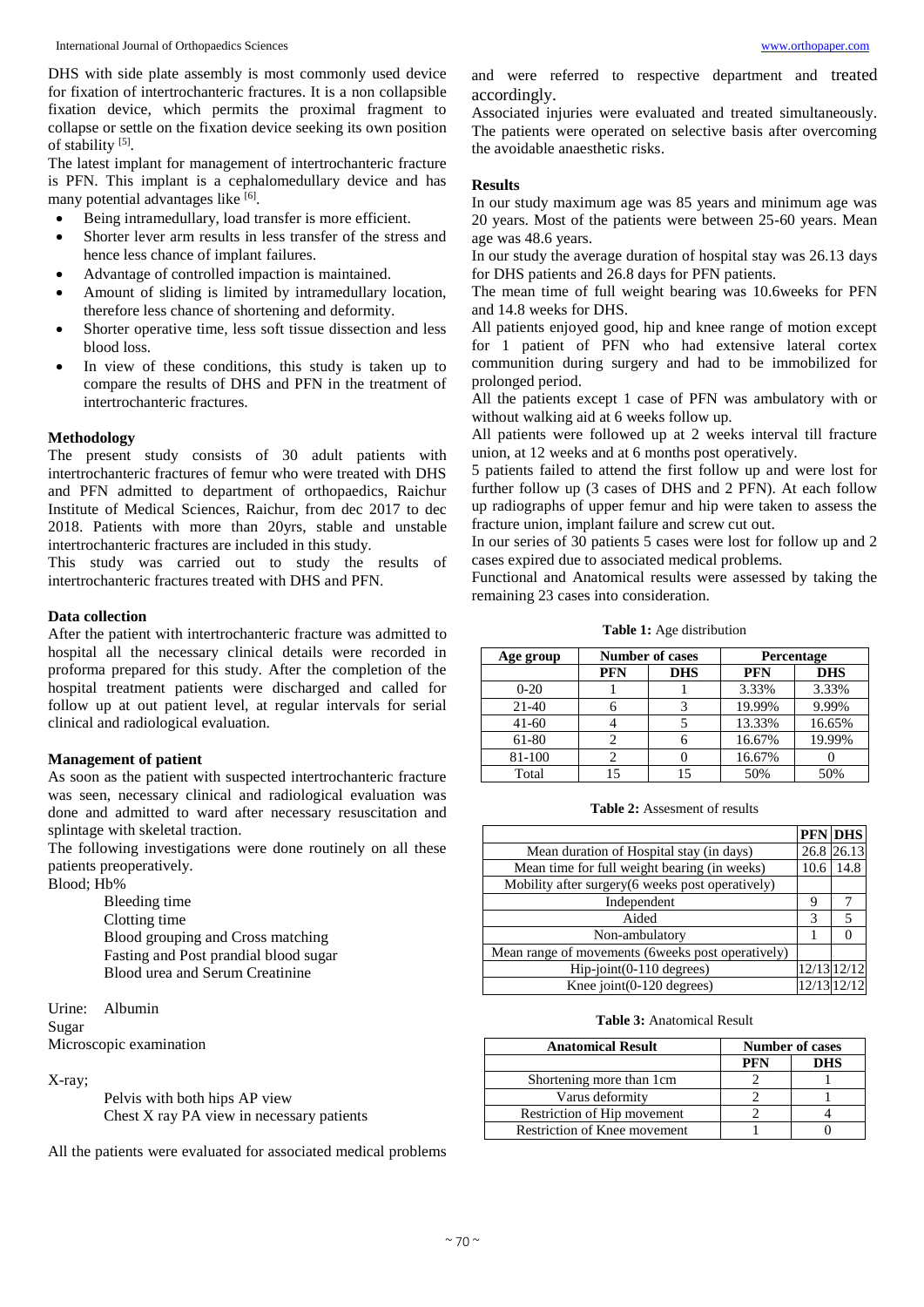

**Graph 1:** Functional results of PFN and DHS

#### **Discussion**

The most commonly used method of fixation is sliding screw system. From mechanical point of view an intramedullary device inserted by means of minimally invasive procedure seems to be better in elderly patients. Closed reduction preserves the fracture heamatoma, an essential element in consolidation process. Intramedullary fixation allows the surgeon to minimize soft tissue dissection, there by reducing surgical trauma, blood loss, infection and wound complications [7] .

PFN is a novel, modern, intramedullary implant based on experience with Gamma nail. The currently used Gamma nail as an intramedullary device has high learning curve with technical and mechanical failure rates of about 10%. The Gamma nail is susceptible to fail at its weakest point, the lag screw –implant interface [8, 9].

The AO ASIF in 1996, therefore developed the Proximal Femoral Nail with an antirotation hip pin together with a smaller distal shaft diameter which reduces stress concentration to avoid these failures. PFN has all the advantages of an intramedullary device such as decreasing the moment arm, can be inserted by closed technique which retains the fracture heamatoma, decreases blood loss, minimizes soft tissue dissection and wound infections.

Menez and Daneil conducted a study on 155 cases of intertrochanteric fractures treated with PFN, and found 2% failure of fixation and 0.7% of femur shaft fractures. However no such complications was reported in our study [10].

In a study, by Pajarein and Lindal, of 108 patients of pertrochanteric fractures treated with DHS and PFN, found PFN allowed faster restoration of post-operative walking ability when compared with DHS [11]. In our study mean time for full weight bearing for DHS was 14.8 weeks while that for PFN was 10.6 weeks. 9 of 13 patients treated with PFN had indepent mobility while 7 of 12 patients of DHS had independent mobility.

A study of 20 patients of unstable intertrochanteric fractures treated with PFN and DHS by Barathi and Arshad, was conducted in 2004 [12]. They found duration of stay for PFN and DHS were 14 and 22 days, blood loss was 275 and 475ml, persistent hip pain was seen in 3% and 9% respectively. This correlated with our study where the duration of hospital stay was 26 days in both cases, average blood loss was 240 and 320 ml, persistent hip pain was seen in 1/11 and 2/12 cases of PFN and DHS respectively.

In our study, intertrochanteric fracture was common due to fall from height, age ranged between 16-85 years, mean age of 48.6 years. Females were common contributing to 64%. Right sided fractures were common accounting for 70%.

In our study, Type II Boyd and Griffin fractures were common, consisted of 53.3%. Type I and Type III were 30% and 16.6% respectively.

Mean frequency of radiaton exposure were 70 and 40 times mean duration of duration of operation 100 and 80 minutes, mean blood loss was 240ml and 320 ml for PFN and DHS respectively.

Intraoperatively 7 cases had to undergo open reduction, iatrogenic fracture of lateral cortex was seen in 3 cases, 3 cases fracture got displaced by nail insertion, 4 cases antirotaton screw could not be put in PFN group.

Among DHS, intraopertively had fewer complications which included improper placement of the screw in 5 cases, varus angulation in 3 cases, drill bit breakage in 1 case.

Post operatively 1 case of PFN had wound infection and none of the DHS cases got infected.

Mean duration of hospital stay was 26 days in both cases, mean time of full weight were 10.6 and 14.8 in PFN and DHS. All patients were mobile at the end of 6 weeks with or without walking aid except for one case of PFN. 9/13 and 7/12 cases of PFN and DHS had independent mobility

In our 30 cases, 5 patients were lost for follow up and 2 cases died due to associated medical problems.

Excellent results were seen in 50% and 72.73%, good in 13.33 and 9.1% cases of DHS and PFN respectively.

#### **Conclusion**

From the study, we consider PFN as better alternative to DHS in the treatment of intertrochanteric fractures but is technically difficult procedure and requires more expertise compared to DHS. With experience gained from each case operative time, radiation exposure, blood loss and intraoperative complications can be reduced in case of PFN

#### **References**

- 1. Terry Canale's S. Campbell's Operative Orthopedics, Tenth Edition, 3, 2874-2897.
- 2. Micheal W. Chapman's Chapman's Orthopaedic Surgery, Third Edition, Lipincott Williams And Wilkins Company, 1, 634-669.
- 3. Habernek H, Wallnce T, Aschaner E, Schmid L. Comparision of Ender's Nails, Dynamic Hip Screw and Gamma Nails in Treatment of Peritronteric Femoral Fractures Orthopaedic. 2000; 23(2):127(7).
- 4. Leung KS *et al*. 186 Patients 136 Unstable Fractures A